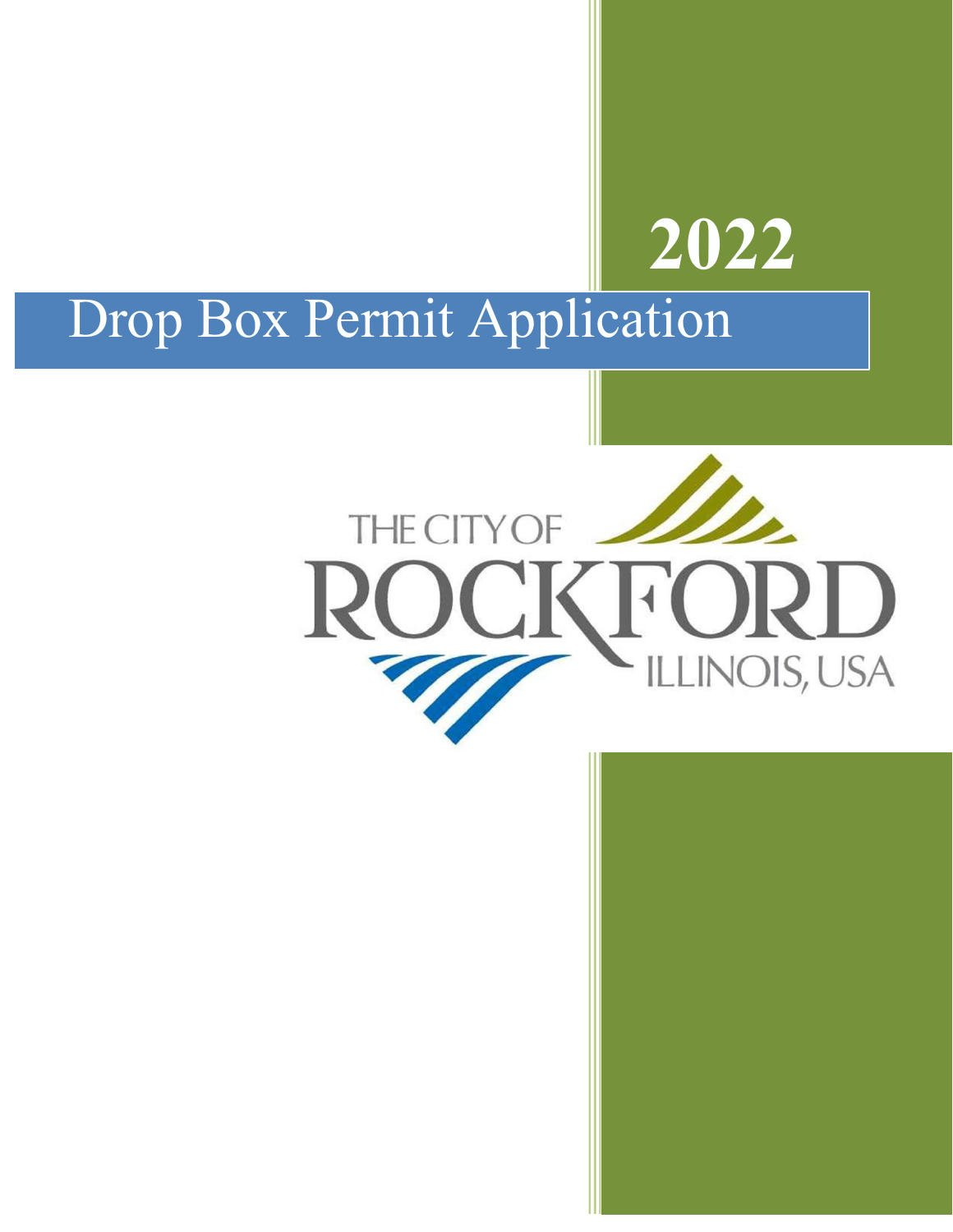

**City of Rockford, Illinois Public Works Department** 425 East State Street, Rockford, IL 61104 Phone: 779-348-7174 Fax: 815-967-7058 Web: www.rockfordil.gov



## **DROP BOX APPLICATION**

|                                                |                                                                                                                                                                                                             | PHONE: CITY: CITY: STATE:                                                                                                                      |
|------------------------------------------------|-------------------------------------------------------------------------------------------------------------------------------------------------------------------------------------------------------------|------------------------------------------------------------------------------------------------------------------------------------------------|
|                                                |                                                                                                                                                                                                             | CONTACT AGENT: NATURAL CONTACT AGENT:                                                                                                          |
|                                                |                                                                                                                                                                                                             |                                                                                                                                                |
| <b>AMOUNT DUE:</b><br>(\$48 each paid in full) | <u> 1989 - Johann John Stone, markin din bashkar (b. 1989)</u>                                                                                                                                              |                                                                                                                                                |
|                                                |                                                                                                                                                                                                             |                                                                                                                                                |
|                                                |                                                                                                                                                                                                             | PHONE: CITY: CITY: STATE:                                                                                                                      |
|                                                |                                                                                                                                                                                                             |                                                                                                                                                |
|                                                |                                                                                                                                                                                                             |                                                                                                                                                |
|                                                | PLEASE ATTATCH A LIST OF THE LOCATIONS WHERE YOU WISH TO PLACE DROP<br>WILL BE REMOVED AND BECOME POPERTY OF THE CITY OF ROCKFORD.<br>IF AT ANY TIME THERE IS A NEED TO RELOCATE A DROP BOX, THE DEPARTMENT | BOXES, AND YOUR CERTIFICATE OF INSURANCE. ANY DROP BOX NOT PERMITTED<br>OF PUBLIC WORKS MUST BE NOTIFIED BY LETTER PRIOR TO THE RELOCATION FOR |
| APPROVAL.                                      |                                                                                                                                                                                                             |                                                                                                                                                |
|                                                | APPLICANT:                                                                                                                                                                                                  |                                                                                                                                                |

CITY OFFICIAL: \_\_\_\_\_\_\_\_\_\_\_\_\_\_\_\_\_\_\_\_\_\_\_\_\_\_\_\_\_\_\_\_\_\_\_\_\_\_\_\_\_ DATE: \_\_\_\_\_\_\_\_\_\_\_\_\_\_\_\_\_\_\_\_\_